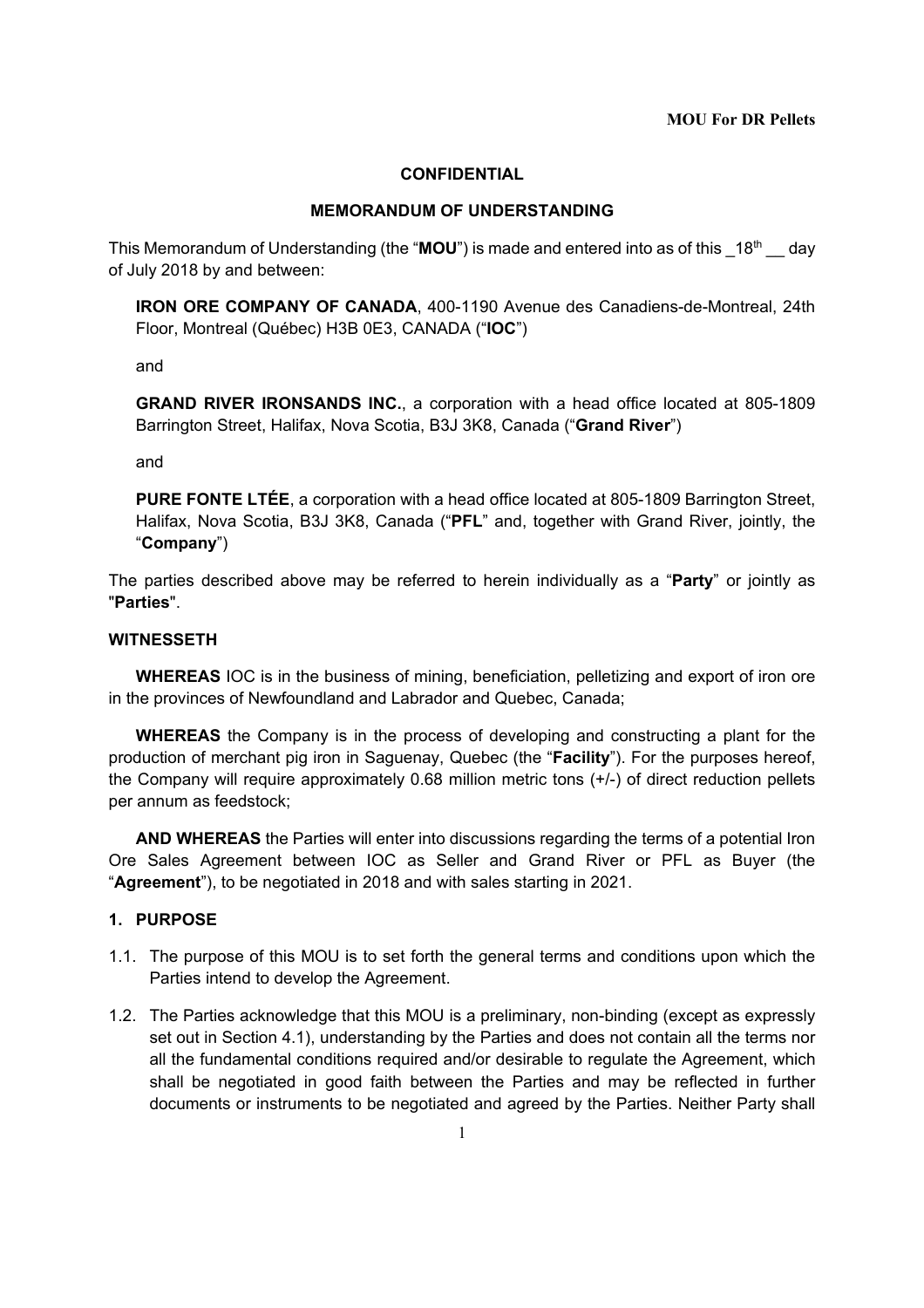### **MOU For DR Pellets**

be obligated by this MOU (and negotiations undertaken hereunder) to proceed with the Agreement and each Party is free to withdraw from further discussions and negotiations at any time and for any reason, subject to prior written notice to the other Party, prior to the execution of the Agreement.

1.3. Without limiting the generality of the foregoing, the Parties agree that the execution of the Agreement will be conditional on, inter alia, (a) each Party being fully satisfied with its due diligence investigation of the other Party's capacity to perform its obligations under the Agreement, (b) agreement, to both Parties' full satisfaction, on payment terms and guarantees that take into account the Company's credit risk, (c) agreement on the terms and conditions of the Agreement, (d) receipt by each Party of all required corporate approvals and (e) suitability of the products of IOC for the industrial process of the Facility.

### **2. THE AGREEMENT**

The following terms are provided for discussion purposes only to form the starting point for negotiation of the Agreement. They remain subject in all respects on the conditions described in Section 1.3 above.

2.1. Iron Ore Supply: the Parties shall negotiate on the basis of an annual quantity of DR pellets ("**Product**') of **[0.5]** million metric tons which shall be sold by IOC and purchased by the Company on a long-term basis (up to 5 years).

Use of the Product delivered under the Agreement would be at the Facility.

- 2.2. Quality: the Indicative Quality for the Product is set out in ANNEX 1.
- 2.3. Pricing: the prices for the Product to be purchased by the Company shall be based on the then current international market prices and conditions.
- 2.4. Delivery Schedule: deliveries would be made at reasonably evenly spaced intervals in each contract year.
- 2.5. Payments: deliveries would be payable by Irrevocable Letter of Credit issued by a financial institution that is acceptable to IOC and confirmed by a Canadian bank. Depending on the results of its due diligence investigations, in the case of payment arrangements that are not sight, IOC may require that the Company provide certain financial guarantees designed to ensure that IOC receives payment for shipments made.

### **3. TERM**

This MOU shall be effective from the date on which it is signed (the "**Signature Date**") and shall, unless extended by mutual consent of the Parties, continue until the earlier of:

3.1. the expiry of a period of twelve (12) months from the Signature Date;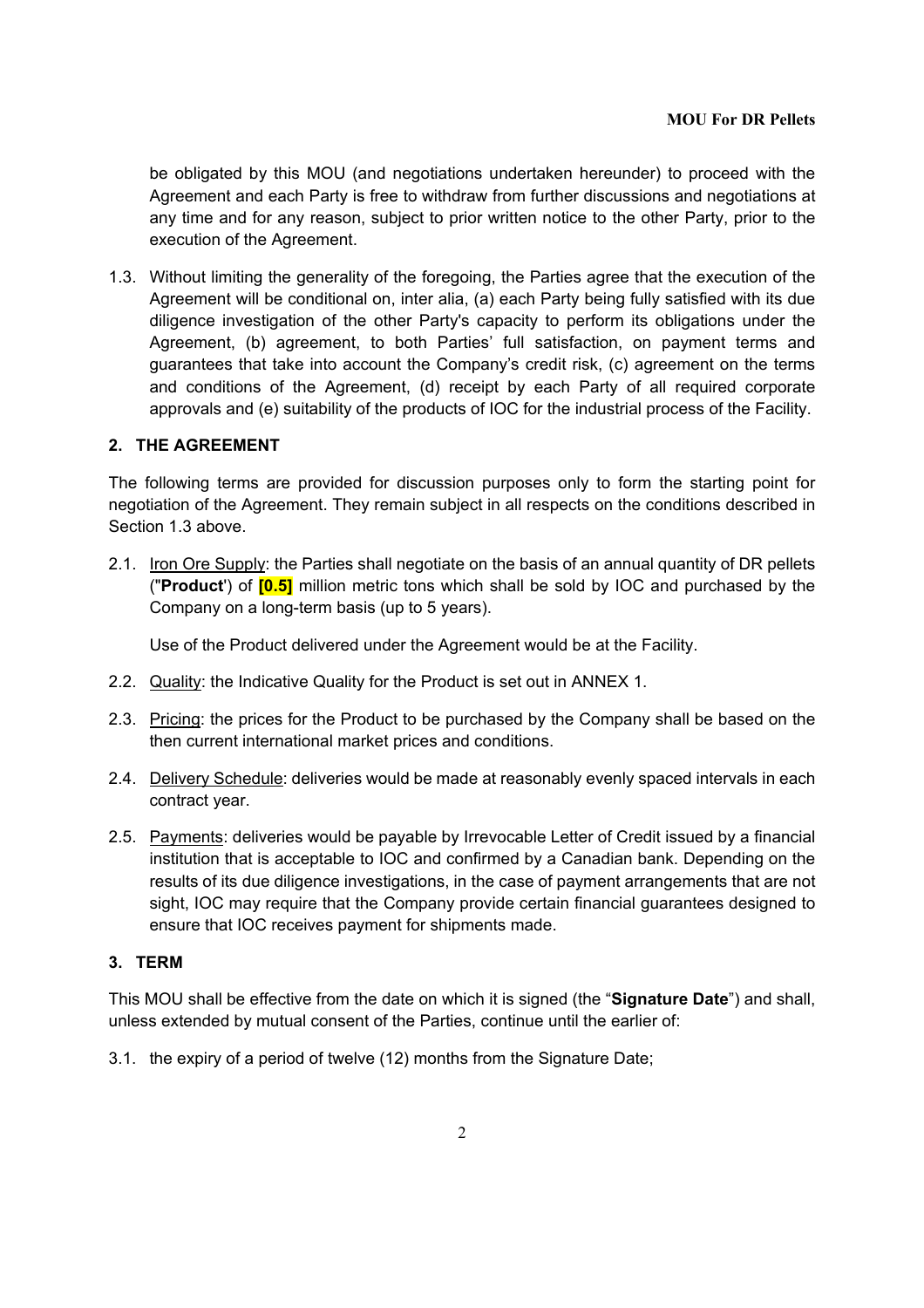- 3.2. the execution of the Agreement that supersedes this MOU and that Agreement having become unconditional in accordance with its terms; or
- 3.3. a written notice sent by one Party to the other in the event that it decides not to proceed with the Agreement.

### **4. NO OBLIGATION**

- 4.1. This MoU is a bona fide expression of interest but is non-binding upon the Parties, except for the provisions pertaining to costs and expenses (4.2), Confidentiality (Section 5), Governing Law (Section 6) and No Partnership (Section 7) that shall be effective and legally binding as of the date set forth herein.
- 4.2. Each Party will bear its own costs and expenses in respect of this MOU and the negotiation of the Agreement.
- 4.3. In case this MOU is terminated, no indemnification or reimbursement of any type may be pursued from either Party by the other Party except for a breach of confidentiality obligations under Section 5 and except as may otherwise be expressly permitted under any existing agreements between the Parties. For the avoidance of doubt, neither Party is entitled to any remedies in order to force the other Party to enter into any document or instrument or to consummate any of the transactions described herein or otherwise proceed with the Agreement.

#### **5. CONFIDENTIALITY**

Each Party agrees to keep confidential the terms of this MOU, including its subject-matter, and any related terms or conditions of the Agreement, and any information or communication exchanged between the Parties related thereto ("**Confidential Information**"), and shall cause its respective employees, officers, advisors and counsellors to keep Confidential Information confidential, in accordance with the terms of the existing Confidentiality Agreement dated on or about the date hereof between the Parties. For avoidance of doubt, the existing Confidentiality Agreement dated on or about the date hereof between the Parties shall govern, amongst others, the Parties' respective confidentiality obligations set forth herein.

### **6. GOVERNING LAW**

This MOU shall be governed and construed in accordance with the laws of the Province of Québec.

#### **7. NO PARTNERSHIP**

Nothing in this MOU and no action taken by the Parties under this MOU shall constitute a partnership, association, joint venture or other co-operative entity between any of the Parties, their rights and obligations to one another being limited to the contractual terms hereof.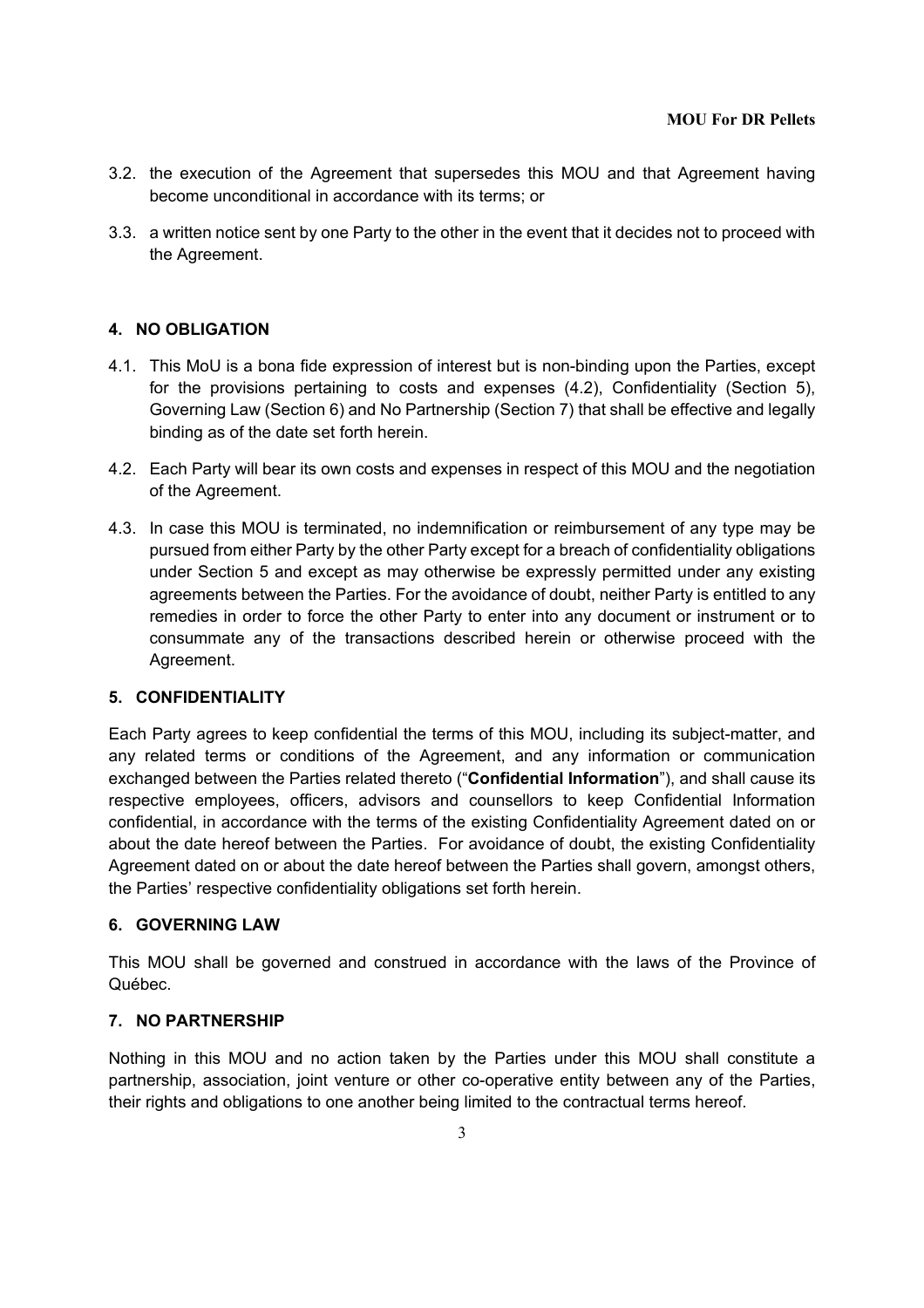## **MOU For DR Pellets**

**[Signatures on following page.]**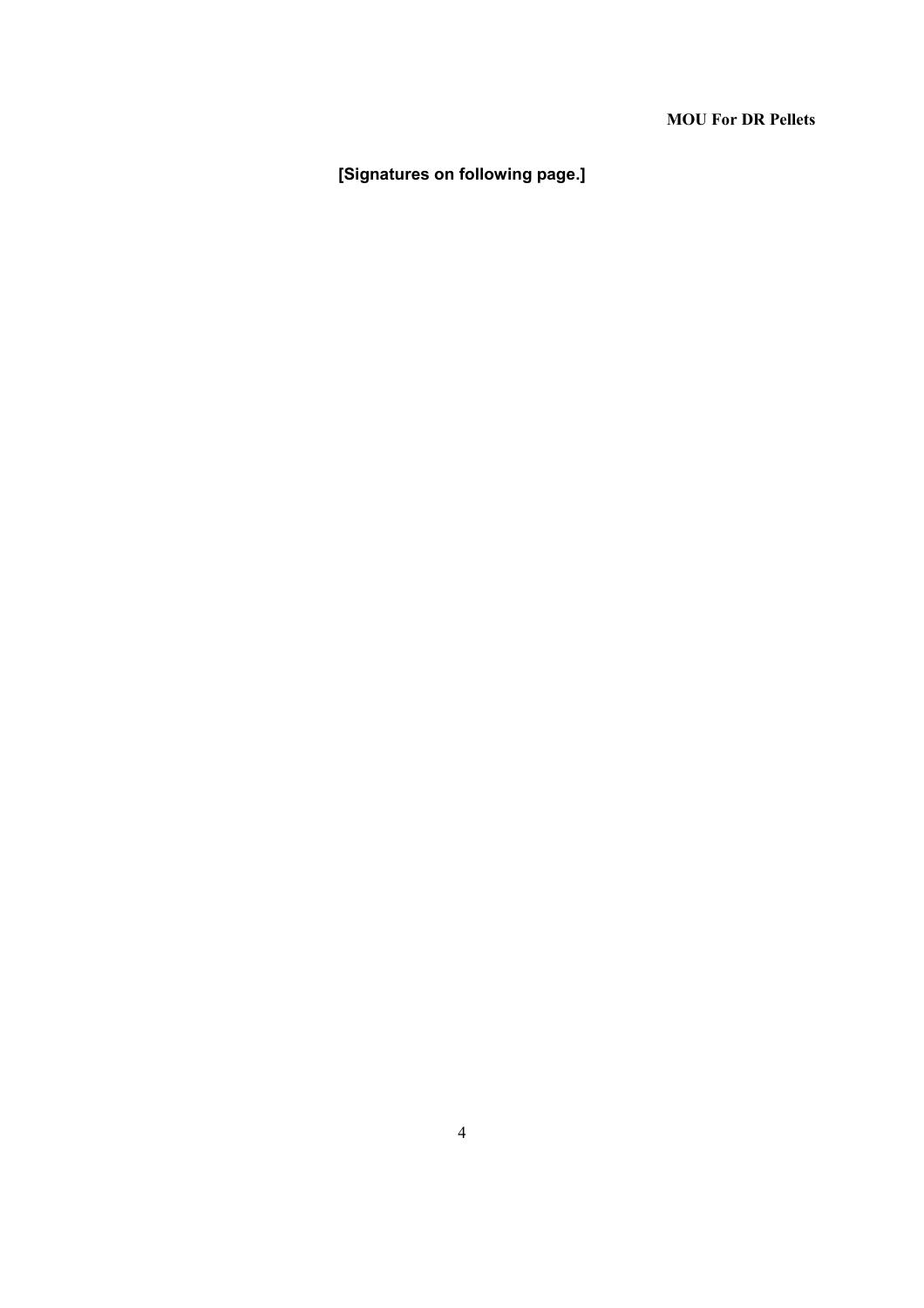**IN WITNESS WHEREOF**, the Parties have caused their respective duly authorized representatives to execute this MOU as of the date set forth above.

## **IRON ORE COMPANY OF CANADA GRAND RIVER IRON INC.**

 $\!\!\!/$ 

| Signature            | Signature                |
|----------------------|--------------------------|
| Arnold Bao           | <b>Francis MacKenzie</b> |
| Name                 | Name                     |
| <b>Manager Sales</b> | President                |
| <b>Title</b>         | <b>Title</b>             |
|                      | <b>PURE FONTE LTÉE.</b>  |
|                      |                          |
|                      |                          |
|                      | Signature                |
|                      | <b>Francis MacKenzie</b> |
|                      | Name                     |
|                      |                          |

**Title The Community of the Community of Title**